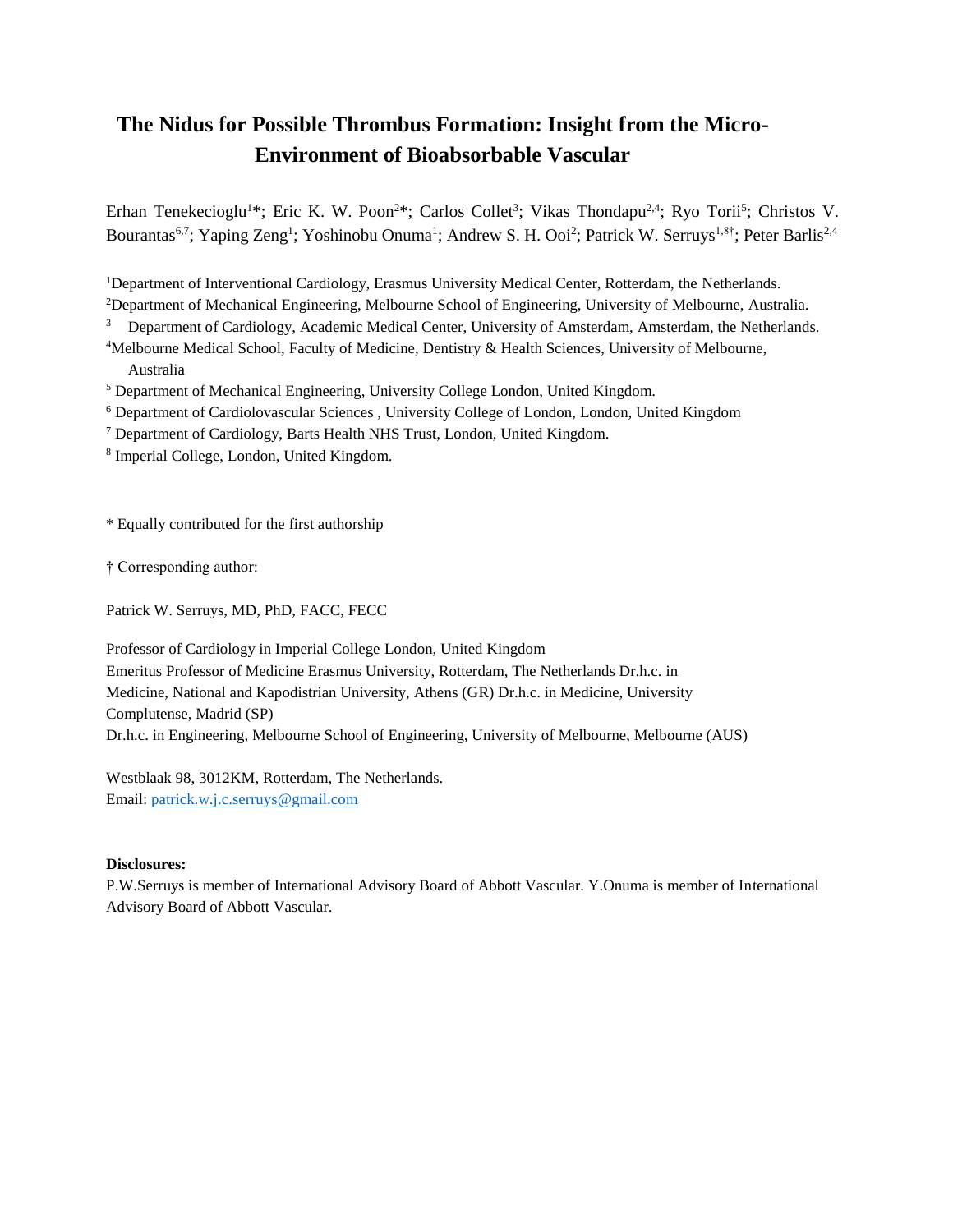An Absorb bioresorbable vascular scaffold (Absorb BVS, Abbott Vascular, Santa Clara, California; 3.0x18mm) was implanted in the mid-segment of the left anterior descending(LAD) coronary artery of a patient with stable angina pectoris. Optical coherence tomography(OCT) was performed following scaffold implantation(Pull-back speed 18mm/s acquisition rate 180 frames/s).OCT images demonstrated wellexpanded and apposed scaffold. Patient-specific 3D-geometry of scaffolded lumen was generated using OCT and coronary angiography. Computational fluid dynamics (CFD) techniques were used to simulate pulsatile blood flow through 3D patient-specific finite volume mesh by solving Navier–Stokes equations. Blood was considered non-Newtonian fluid and pulsatile flow profile was imposed in the inflow of the model. Shear-thinning blood rheology was simulated using Quemada constitutive equation that takes hematocrit and shear rate into account (1).Endothelial shear stress (ESS) at the lumen and scaffold surfaces was calculated as the product of local blood viscosity and near-wall velocity gradient(2).

Increased ESS was noted at strut surface and outer curve of the bend; low ESS (<0.5 Pa) was noted between successive stent hoops and inner curve of the bend (Figure, Panel-I,-II and-III). An internal view of the scaffold segment, across grey line in Figure, panel-I reveals micro-recirculations (red arrows in Figure, panel-IV) between stent hoops. Arterial curvature created a spiral velocity component (streamlines flowing from top-to-bottom of the vessel in Figure, panel-IV), also termed secondary flow (3).

As a result of skewed velocity profile along the bend (Figure, panel-III), micro-recirculations are less pronounced at outer curve but relatively larger at the inner curve of the bend. It is hypothesized that such micro-recirculations in the vicinity of struts are associated with lower shear rate zones that may become nidus for thrombus formation (4). *In vivo* 3D OCT-based CFD modeling can be used to evaluate the implications of scaffold implantation on the local hemodynamics that may shed light on possible pathophysiological responses such as thrombus formation and neointimal hyperplasia.

## **References:**

- 1. Quemada D, Rheology of concentrated disperse systems III. General features of the proposed nonnewtonian model. Comparison with experimental data. Rheol. Acta 1978;17:643–653.
- 2. Feldman CL, Ilegbusi OJ, Hu Z, Nesto R, Waxman S, Stone PH Determination of in vivo velocity and endothelial shear stress patterns with phasic flow in human coronary arteries: a methodology to predict progression of coronary atherosclerosis. Am Heart J. 2002;143(6):931-9.
- 3. Ku D. Blood flow in arteries. Ann. Rev. Fluid. Mech 1997;29:399-434.
- 4. Jimenez JM, Davies PF. Hemodynamically driven stent strut design. Annals of biomedical engineering 2009;37:1483-94.